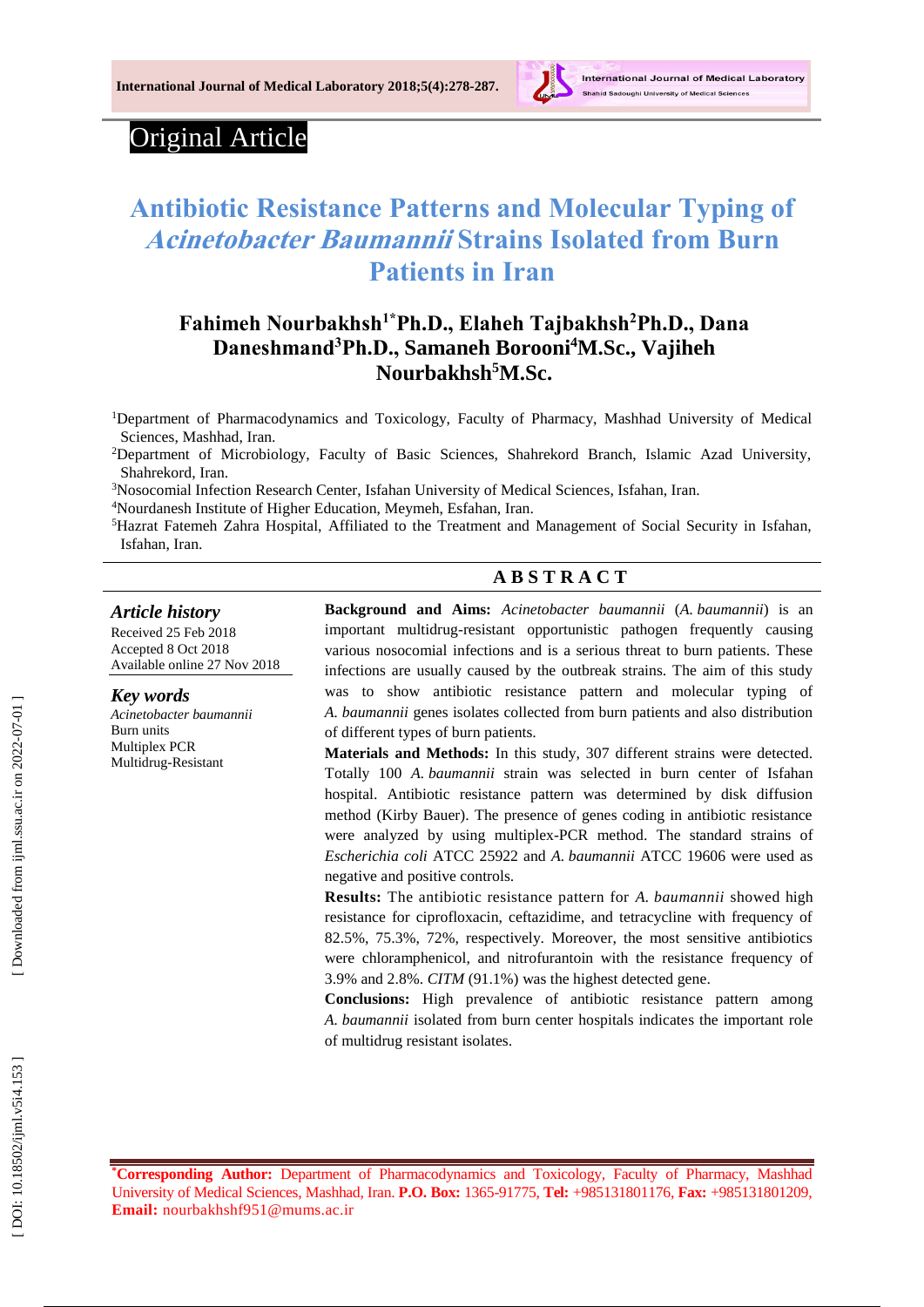# **Introduction**

*Acinetobacter baumannii* (*A. baumannii*) is a serious opportunistic and multidrug-resistant (MDR) pathogen that is responsible for nosocomial infections and frequently causes bacteremia and ventilator -related pneumonia in intensive care units (ICU) and health facilities [1, 2 ] . *A. baumannii* is a coccobacillus gram -negative bacterium, aerobic and non fermented that belong s to the Moraxellaceae family. These species have a high prevalence in both community and hospital, especially among patients in ICU as well as high risk patients [ 3 ] . *A. baumannii* can be isolated from numerous sources such as soil, water, animals, and humans [4, 5 ]. Moreover, it has been implicated in different nosocomial infections, including endocarditis, meningitis, wounds, blood and infections of the skin, soft tissues, urinary tract, and those originating from other hospital environments [6].

The treatment of *A. baumannii* is difficult as it can be resistant to multiple classes of antimicrobial s [ 7 ] . *A. baumannii* is naturally resistant to some antibiotics such as cephalosporin's. However, it has a great capacity to develop resistance against many antibiotics, including carbapenems, aminoglycosides, and fluoroquinolones [ 8 ]. The resistance is acquired through the transfer of mobile genetic elements like Integrons, plasmids or transposons which carry groups of genes encoding resistance to various antibiotic families [ 9 ] . *A. baumannii* can produce carbapenemases, as the principle mechanism is of responsiblity for carbapenem resistance. This resistance is dramatically

being observed worldwide mediated by carbapenems -hydrolyzing β -lactamases, belonging to 3 classes; class A, class B (metalloβ -lactamases), and class D (oxacillinases) [10 - 12 ]. Antimicrobial resistance is aquired from enzymatic degradation, modification of targets, or bacterium in hospital environments that are responsible for epidemics of *A. baumannii* in hospital -acquired species [13 ]. Today there are global distributions of MDR in clinical isolates all over the wor ld. In the clinical laboratory, *A. baumannii*, together with three other species (*Acinetobacter* genomic species 13TU, *Acinetobacter* genomic species 3 and *A. calcoaceticus*), comprise the *A. calcoaceticus*, *A. baumannii*  complex. They show a similarphenotype and are difficult to distinguish. [14 ] .

The increas e of carbapenems and β -lactamases resistance in *A. baumannii* motivated us to study genotypic and phenotypic resistance pattern in detected specimens isolated from patients hospitalized in different wards. This study helps us to clarify different mode of *A . baumannii* antibiotic -resistance determinants in *A. baumannii* strains isolated from burn patients in Iran. This cross -sectional study was conducted to elucidate the antibiotic resistance in *A. baumannii* detected from hospitalized patients in Isfahan, a province of Iran. The aim of this study was to determine the resistance profiles and prevalence of β-lactamase genes in MDR *A. baumannii*  clinical isolates by applying Multiplex polymerase chain reaction (M -PCR) assays.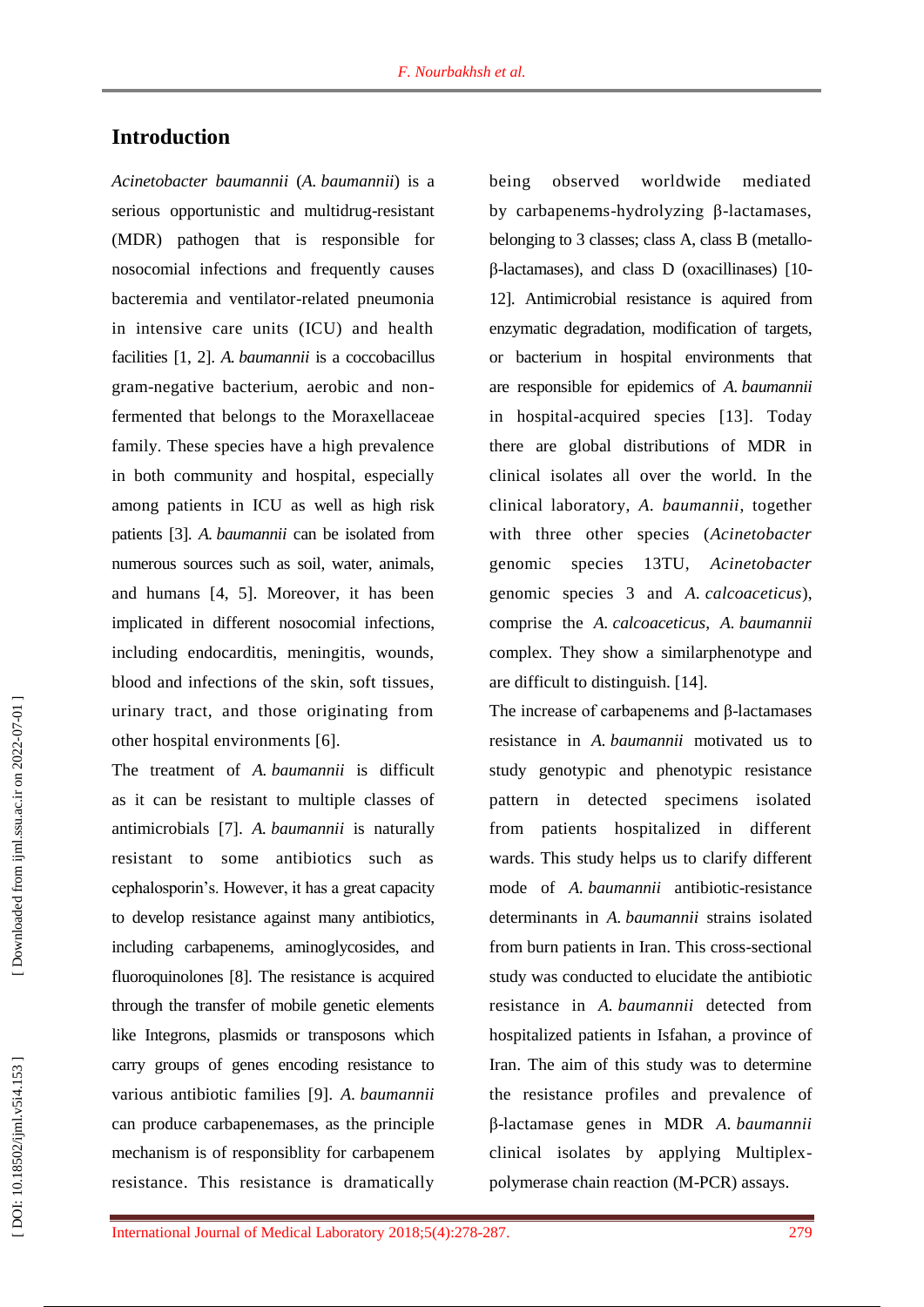### **Materials and Methods**

#### **Bacterial isolates**

The primary culture showed polymicrobial growth in 65.2% of the detected samples. The most frequently isolated pathogens were *Staphylococcus aureus* (n=45), *Acinetobacter* species (n=132), true fungi (n=27), *Staphylococcus epidermidis* (n=41), and *Pseudomonas aeruginosa* (n=62). Afterwards, 132 samples of *Acinetobacter* were collected from different burnt patients in internal section their of which distributions are shown in figure 1. 100 samples of isolate were identified as *A. baumannii*, 20 samples were *Acinetobacter Lwoffii* and 12 samples as other *Acinetobacter* species. All 100 isolates of *A. baumannii* were collected from individuals suffering from different types of burn in Imam Musa Kazem burn center hospital in Isfahan. *A. baumannii*  was detected in sample wound s collected from

patients hospitalized in internal section. All the detected samples were directly cultured in 7% sheep blood agar (Merck, Darmstadt, Germany) and then incubated aerobically at 37°C for 48 h. After incubation, suspicious colonies were examined by using laboratory techniques appropriate for diagnosing *A. baumannii* species. These isolates were characterized and confirmed in the laboratories of the corresponding hospitals through routine microbiological and biochemical tests such as IMVIC, urease, triple sugar iron (TSI), OF, methyl Red–Voges -Proskauer (MRVP), sulfide indole -motility (SIM), catalase, oxidase, and growth at 37°C and 42°C. The confirmed samples were stored at 30% glycerol at -70°C. The standard strains of *Escherichia coli* ATCC 25922 and *A. baumannii* ATCC 19606 were used as negative and positive controls (15 -17). This cross -sectional study was in line with similar studies around the world during 2017.



Different types of burn patients

**Fig. 1.** The distribution of different types of burn patients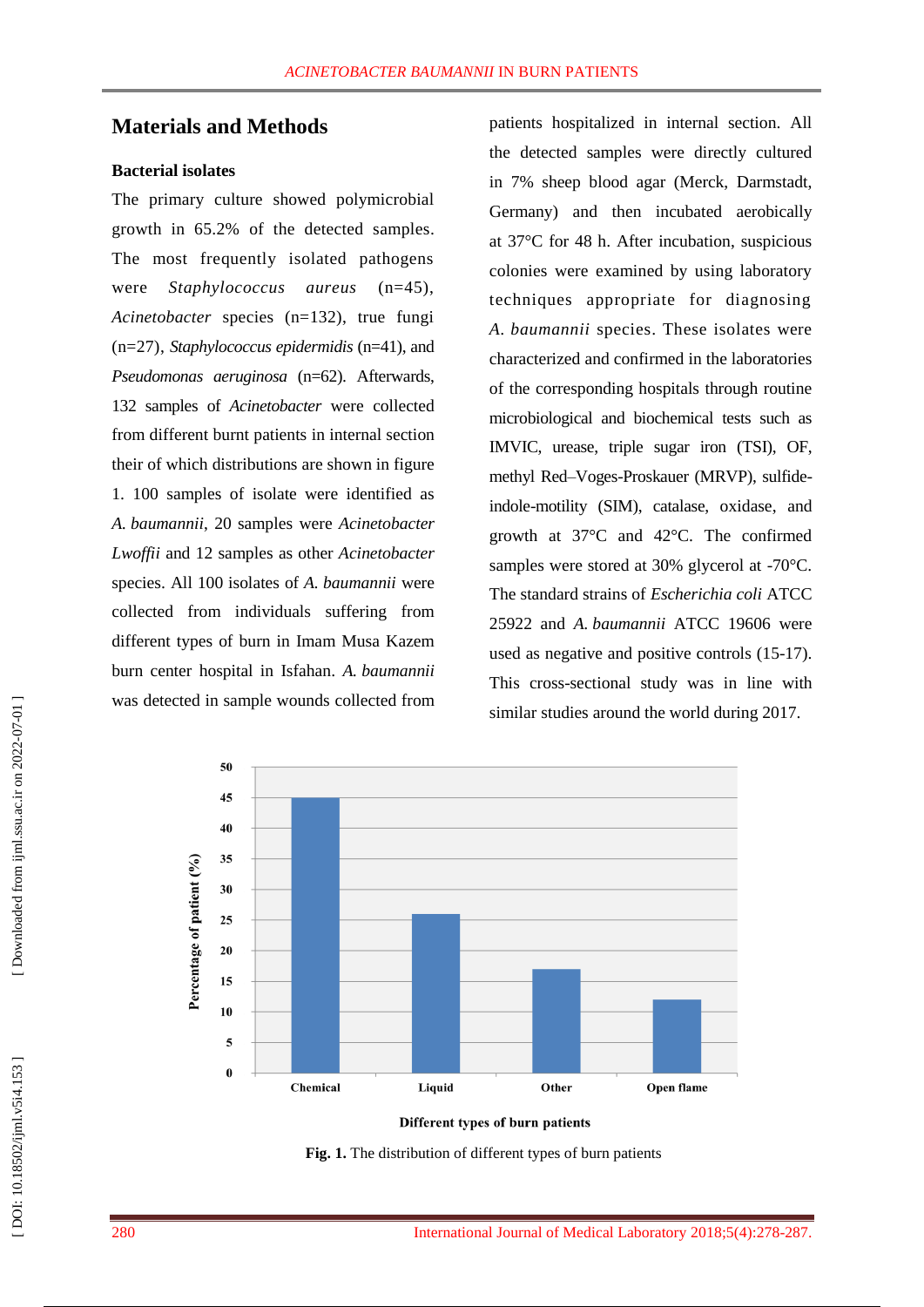#### **Antibiotic profiles**

*A. baumannii* isolates was selected and the antibiotic resistance pattern was performed by a disk diffusion method on Mueller –Hinton agar. *A. baumannii* isolates were tested for sensitivity to tetracycline  $(30 \mu g)$ , ceftazidime (30 µg), ciprofloxacin (30 µg), cotrimoxazole (25 µg), tobramycin (10 µg), chloramphenicol (30 µg), Norfloxacin (10 µg), amikacin (30 µg), gentamycin (10 µg), rifampin (5 µg), cefalotin (30  $\mu$ g), streptomycin (10  $\mu$ g), trimethoprim  $(5 \text{ µg})$ , levofloxacin  $(5 \text{ µg})$ , imipenem (10 µg), meropenem (10 µg), nitrofurantoin (300 µg), azithromycin (15 µg), and erythromycin (15 µg), by the Kirby -Bauer disk diffusion method. MAST, Merseyside, England was used related to Clinical and Laboratory Standards Institute (CLSI) , 2011. *A. baumannii* ATCC 19606 was used as the positive control strain [18 -20 ].

#### **DNA extraction of** *A. baumannii* **isolates**

Stock cultures were maintained in both agar slant and 20% sterile buffered glycerin and were kept at -70°C. Genomic DNA was extracted from the bacterial isolates using the genomic DNA purification Kit (Merck, Germany) method, according to Kit protocol.

# **Detection of genes coding for virulence factors by using M -PCR assays**

Detection of the main groups of genes which are effective in *A. baumannii* resistance was performed by using M -PCR. The used primers are shown in Table 1. Amplification reaction was performed in a final volume of 50 μl. Each reaction mixture contained 5 μl of 10X PCR buffer; 1.6 IU of Taq DNA polymerase, and 2 μl of mixed deoxy ribonucleotide triphosphates, 2 mmol/L MgCl <sup>2</sup>, 500 ng of primer and 10 ng of bacterial DNA. The conditions used for PCR were 94°C for 5 min, followed by 30 cycle of denaturation at 94°C for 25 seconds, annealing at 53°C for 40 seconds, extension at 72°C for 50 seconds and final extension at 72°C for 6 min. PCR products were separated by electrophoresis on a 1% agarose gel. Also 50 μl of M -PCR products were loaded on a 1% agarose gel containing 0.5 mg/ml of ethidium bromide in Tris -borate -EDTA buffer at 90 V for 1 h. Finally, the products were examined with ultraviolet illumination [21 ] . The Ethics Committee of Mashhad university of Medical Sciences, Mashhad, Iran approved this research .

#### **Statistical Analysis**

The data were analyzed by Chi-square, Fischer's test and SPSS statistical software version 16 .

Downloaded from ijml.ssu.ac.ir on 2022-07-01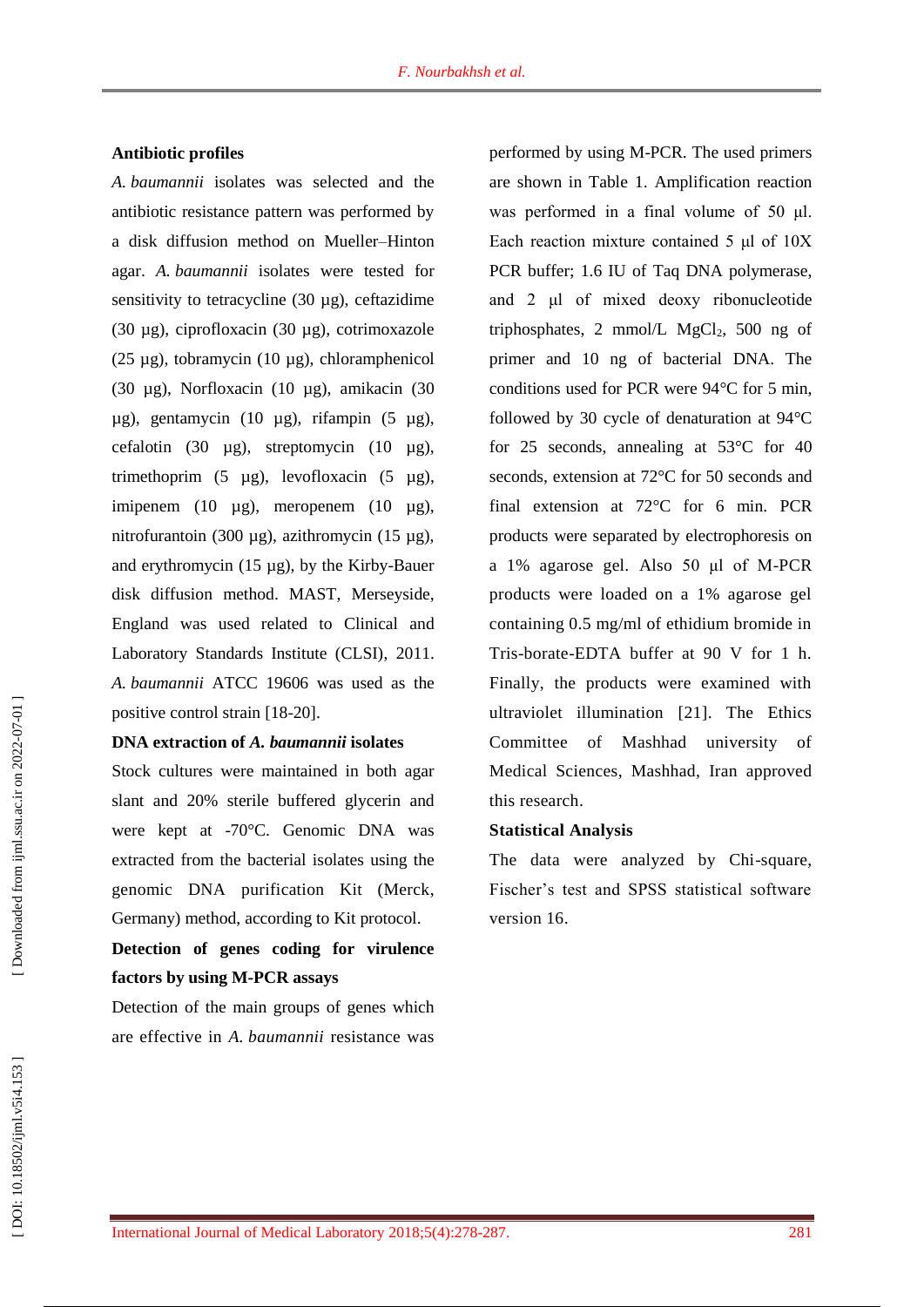| <b>Primers</b>        | Nucleotide sequences $(5' \rightarrow 3')$ | Amplicon size (bp) |  |
|-----------------------|--------------------------------------------|--------------------|--|
| 16S-23S ribosomal DNA | (F) CATTATCACGGTAATTAGTG                   | 208                |  |
|                       | (R) AGAGCACTGTGCACTTAAG                    |                    |  |
| aadA1                 | (F) TATCCAGCTAAGCGCGAACT                   | 447                |  |
|                       | (R) ATTTGCCGACTACCTTGGTC                   |                    |  |
| $aac(3)-IV$           | (F) CTTCAGGATGGCAAGTTGGT                   | 286                |  |
|                       | (R) TCATCTCGTTCTCCGCTCAT                   |                    |  |
| sul1                  | (F) TTCGGCATTCTGAATCTCAC                   | 822                |  |
|                       | (R) ATGATCTAACCCTCGGTCTC                   |                    |  |
| blasHv                | (F) TCGCCTGTGTATTATCTCCC                   | 768                |  |
|                       | (R) CGCAGATAAATCACCACAATG                  |                    |  |
| <b>CITM</b>           | (F) TGGCCAGAACTGACAGGCAAA                  | 462                |  |
|                       | (R) TTTCTCCTGAACGTGGCTGGC                  |                    |  |
| cat1                  | (F) AGTTGCTCAATGTACCTATAACC                | 547                |  |
|                       | (R) TTGTAATTCATTAAGCATTCTGCC               |                    |  |
| cm1A                  | (F) CCGCCACGGTGTTGTTGTTATC                 | 698                |  |
|                       | (R) CACCTTGCCTGCCCATCATTAG                 |                    |  |
| tet(A)                | (F) GGTTCACTCGAACGACGTCA                   | 577                |  |
|                       | (R) CTGTCCGACAAGTTGCATGA                   |                    |  |
|                       | (F) CCTCAGCTTCTCAACGCGTG                   | 634                |  |
| tet(B)                | (R) GCACCTTGCTGATGACTCTT                   |                    |  |
|                       | (F) GGAGTGCCAAAGGTGAACAGC                  | 367                |  |
| dfrA1                 | (R)GAGGCGAAGTCTTGGGTAAAAAC                 |                    |  |
| <b>Qnr</b>            | (F) GGGTATGGATATTATTGATAAAG                | 670                |  |
|                       | (R) CTAATCCGGCAGCACTATTTA                  |                    |  |
| <b>Imp</b>            | (F) GAATAGAATGGTTAACTCTC                   | 188                |  |
|                       | (R) CCAAACCACTAGGTTATC                     |                    |  |
| Vim                   | (F) GTTTGGTCGCATATCGCAAC                   | 382                |  |
|                       | (R) AATGCGCAGCACCAGGATAG                   |                    |  |
|                       | (F) GTACAAGGGATTCGGCATCG                   | 569                |  |
| <b>Sim</b>            | (R) GTACAAGGGATTCGGCATCG                   |                    |  |
| $Oxa-51$ -like        | (F) TAATGCTTTGATCGGCCTTG                   |                    |  |
|                       | (R) TGGATTGCACTTCATCTTGG                   | 353                |  |
| $Oxa-23$ -like        | (F) GATCGGATTGGAGAACCAGA                   |                    |  |
|                       | (R) ATTTCTGACCGCATTTCCAT                   | 501                |  |
| $Oxa-24$ -like        | (F) GGTTAGTTGGCCCCCTTAAA                   |                    |  |
|                       | (R) AGTTGAGCGAAAAGGGGATT                   | 246                |  |
|                       | (F) AAGTATTGGGGCTTGTGCTG                   |                    |  |
| $Oxa-58$ -like        | (R) CCCCTCTGCGCTCTACATAC                   | 599                |  |

#### **Table 1 .** Primers of polymerase chain reaction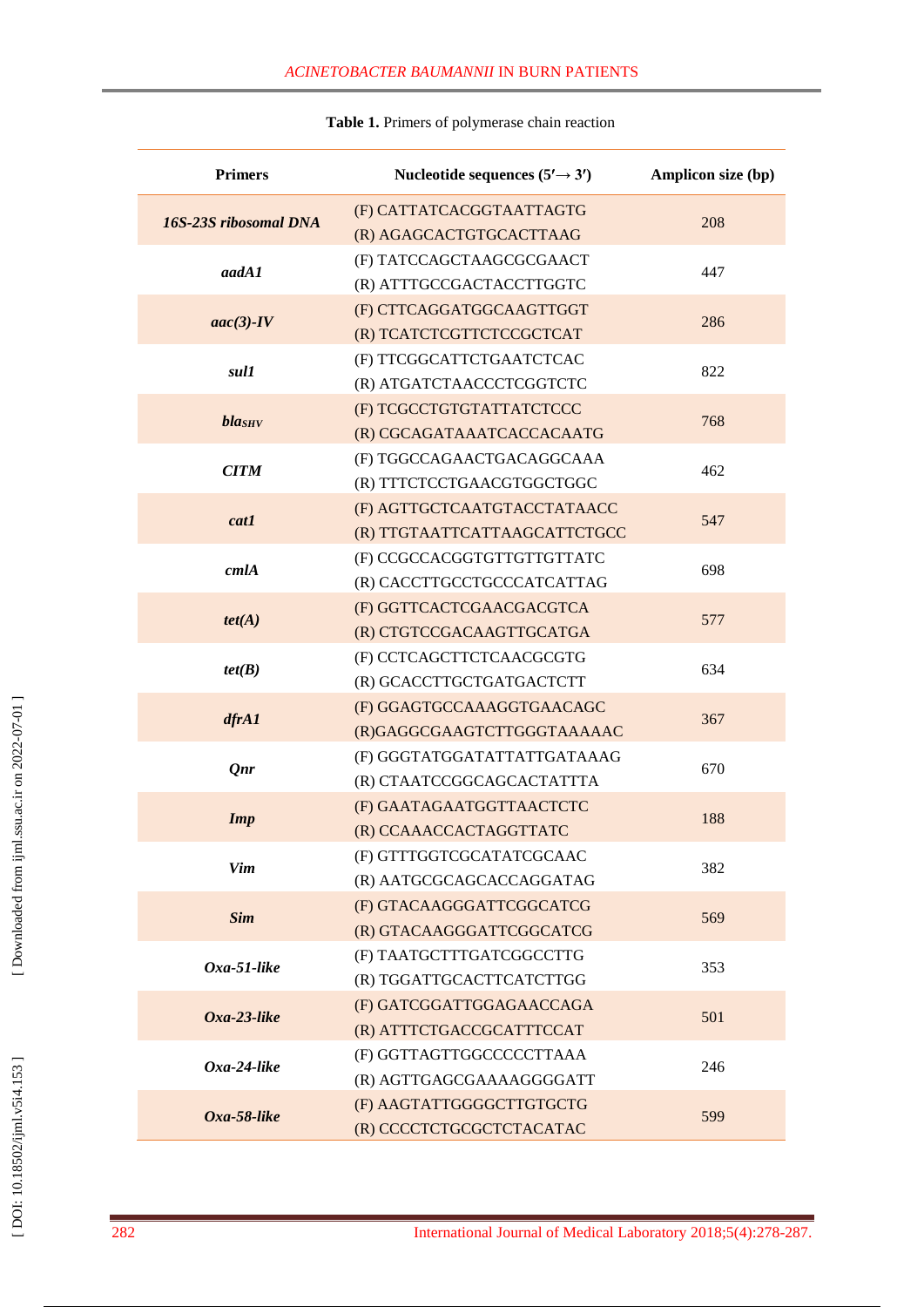# **Result s**

#### *A. baumannii* **antibiotic susceptibility tests**

Among the detected *A. baumannii* strains, all samples (100%) were MDR. On the basis of antibiotic resistance pattern, it was mentioned that approximately 82.5% of samples were resistantto ciprofloxacin, 75.3% to ceftazidime and 72% to tetracycline. In addition, none of resistant strains was showed complete resistance to all antibiotics. Other antimicrobial resistance profiles of *A. baumannii* are shown in figure 2. Antibiotic susceptibility pattern of *A. baumannii*  is show n in Table 2.

#### **The result of M -PCR in** *A.baumannii*

Molecular typing of genes related to *A. baumannii* antibiotic resistance pattern

shows the frequency of genes (Fig. 3 ) . *CITM* (91.1%) was the highest detected genes. The frequency of the other genes were *qnr* (91.3%), *imp* (80.2%), tet(B) (76.2%), *Oxa* - 58 *-like* (73.4%), *sul1* (67.3%), *sim* (62.9%), *dfrA1* (62%), *Oxa-51-like* (61.5%), *Oxa-24like* (61.2%), *Oxa -23 -like* (53.5%), *blaSHV* (51.2%), *tet*(A) (43.1%), *vim* (33.3%), *aadA1* (25.6%), *cm*lA (18%), *cat1* (6.8%). *A. baumannii* isolates detected from different burn t patients showed that the most frequent age range of the patients were between 61 -70 (60.2%) who were hospitalized in different wards of the hospitals. Also 59% of patients were women in this study .

|                               | <b>Resistance</b> | <b>Intermediate</b> | <b>Sensitive</b> |
|-------------------------------|-------------------|---------------------|------------------|
| <b>Ciprofloxacin</b>          | 97.2              | 2.8                 | $\mathbf{0}$     |
| <b>Ceftazidime</b>            | 88.3              | 6.5                 | 5.2              |
| <b>Tetracycline</b>           | 86.2              | 10.2                | 3.6              |
| <b>Trimethoprim</b>           | 74                | 12.6                | 13.4             |
| <b>Norfloxacin</b>            | 73.2              | 15                  | 11.8             |
| <b>Gentamicin</b>             | 69.6              | 22                  | 8.4              |
| <b>Azithromycin</b>           | 69                | 14                  | 17               |
| Meropenem                     | 67.2              | 20.2                | 12.6             |
| Erythromycin                  | 64.8              | 32.9                | 2.3              |
| Sulfamethoxazole trimethoprim | 59                | 26.1                | 14.9             |
| <b>Tobramycin</b>             | 58.2              | 21.2                | 20.6             |
| Cephalothin                   | 57.2              | 30.9                | 11.9             |
| <b>Levofloxacin</b>           | 56.2              | 23.8                | 20               |
| Amikacin                      | 47.2              | 33                  | 19.8             |
| <b>Rifampin</b>               | 46.1              | 36.2                | 17.7             |
| Imipenem                      | 44                | 36.2                | 19.8             |
| <b>Streptomycin</b>           | 35.2              | 9.5                 | 55.3             |
| Chloramphenicol               | 3.9               | 7.2                 | 88.9             |
| <b>Nitrofurantoin</b>         | 2.8               | 9.2                 | 88               |

**Table 2 .** Antibiotic susceptibility pattern of *A.baumannii*

Data are presented as percent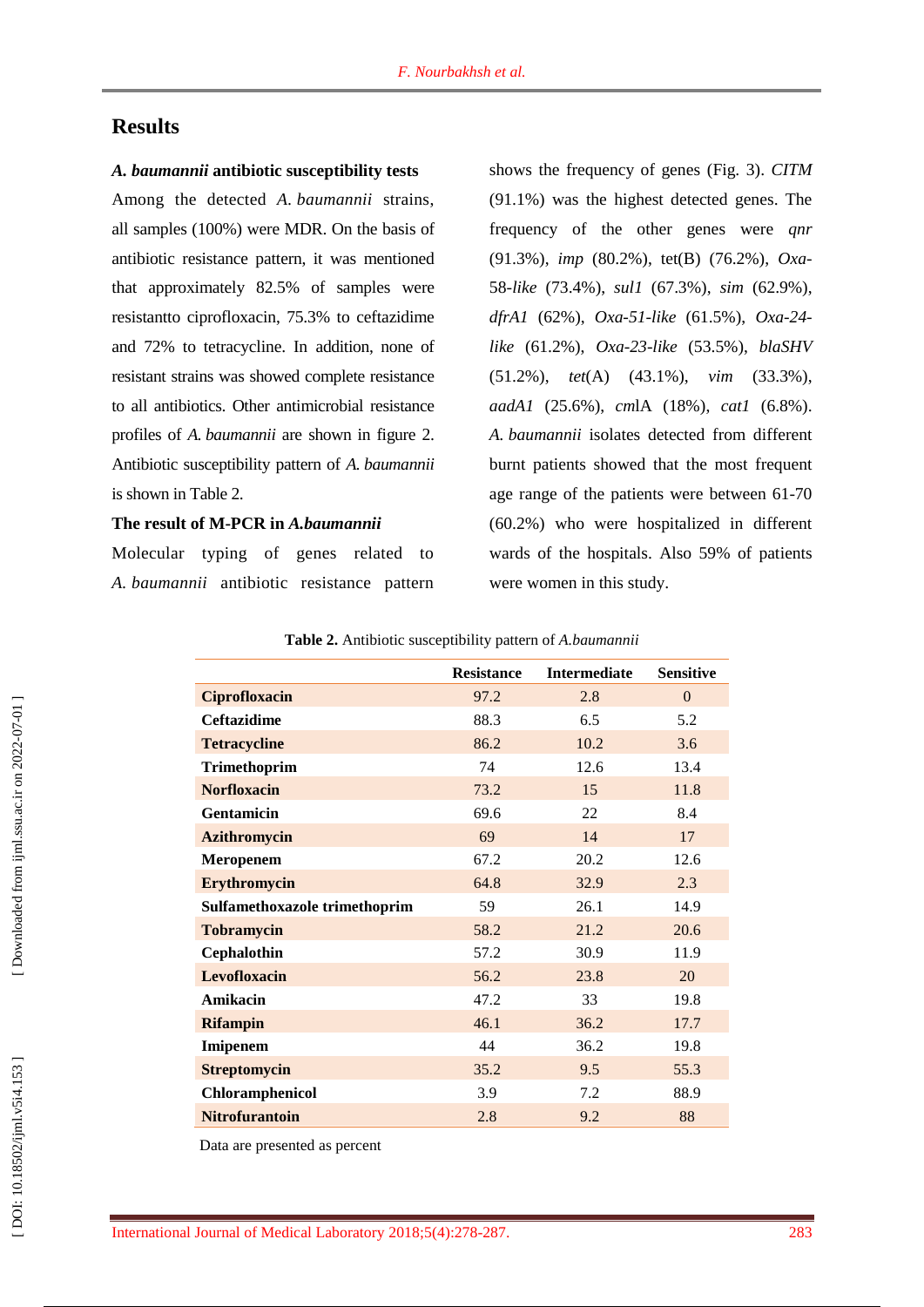

**Fig . 2.** Antimicrobial resistance pattern in *A. baumannii* burn isolates. Blue for resistant, red for intermediate and green for sensitive. CIP=Ciprofloxacin; CAZ=Ceftazidime; TCY=Tetracycline; TMP=Trimethoprim; NOR=Norfloxacin; GEN=Gentamicin; AZM=Azithromycin; MEM=Meropenem; ERY=Erythromycin; SXT=Sulfamethoxazole trimethoprim; TOB=Tobramycin; CEP=Cephalothin; LVX =Levofloxacin; AMK =Amikacin; RIF=Rifampin; IMP=Imipenem; STR=Streptomycin; CHL=Chloramphenicol; NIT =Nitrofurantoin.



**Fig . 3.** The distribution of genes related to antibiotic resistance in *A. baumannii* burn isolates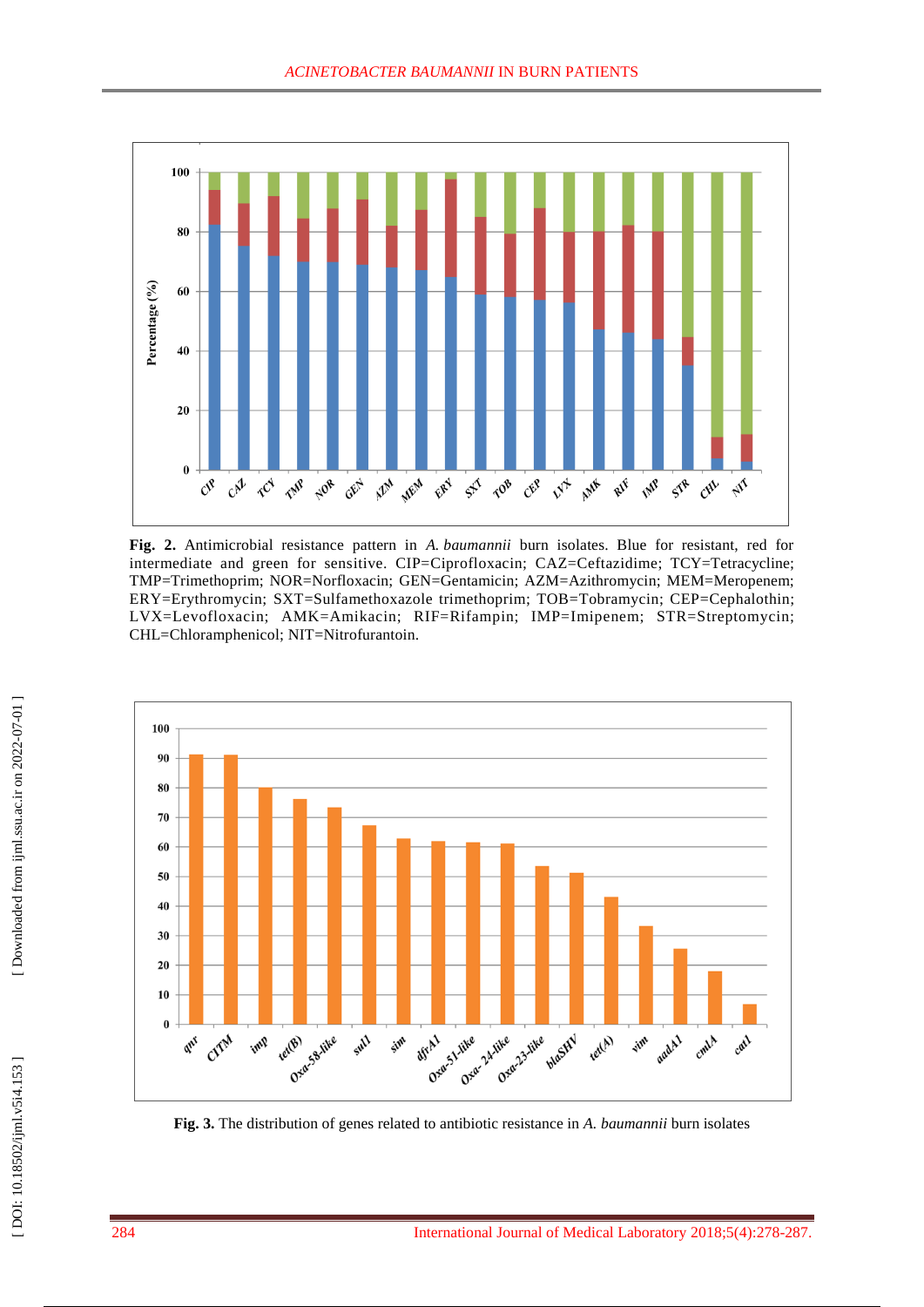### **Discussion**

Different species of *Acinetobacter* have either strong tendency to become resistant to antibiotics or inherently resistant to some broad antibiotics. On the basis of , they have a great ability to gain new mechanisms of resistance [22, 23 ]. According to the spread of antibiotic resistance in *A.baumannii*, and since burn part of Isfahan had not conducted a comprehensive study on antibiotic resistance pattern and gene expression of these bacteria, this study was carried out to show frequency of genetic pattern in antibiotic resistance isolated in burn hospital in Isfahan. The majority of isolates examined in this study were MDR. The highest rate of drug resistance related to tetracycline (72%), ciprofloxacin (82.5%), and ceftazidime (75.3%) . In line with our research, some studies have been conducted in different part of hospitals in Iran. In a similar study, Momtaz et al. observed almost the same pattern that *A. baumannii*  are resistance to tetracycline (90.9%), trimethoprim (61.9%), cotrimoxazole (51.2%) and aminoglycoside compounds in a range between 9.9-31.4% [24].

In a study performed by Shakibaii et al. on 50 samples of *A. baumannii* isolates selected from the ICU in Kerman hospitals, the antibiotic resistant pattern showed that the percentage of resistance to imipenem, ciprofloxacin , piperacillin -tazobactam, amikacin, cefepime and piperacillin have been 73.3%, 66%, 93.3%, 53.3%, 93.3%, and 100%, respectively [25 ] .

In another study , the result of antibiotic resistance pattern of *A. baumannii* isolated

from patients was partially different from the results of ours. It was shown the resistance rate of 94% to kanamycin, 86% to gentamicin, 81% to amikacin and 63% to tobramycin. Different antibiotic resistance in various studies can be related to clinical sample types, or geographic region of the test [26 ] .

The distribution of genes encoding resistance to antibiotics was one of the important goals of our study. The presence of these genes was shown in these 100 isolates. Compared with this study, the distribution of β -lactamase genes was reported in 21 nosocomial outbreak isolates of *A. baumannii* in a Chinese hospital. In this study, all of the isolates contain *blaOXA - 51 -Like* and just eight strains contains *blaOXA -23 -Like*  gene [27 ] . Another study identified that the isolates were resistant to imipenem (93.8%), and contained bla*OXA -23 -Like* (71.1%), and *blaOXA -58 -Like* genes (22.8%). Compared with our study, they did not detect Oxa-24*like* , *Oxa -51 -like , vim , sim* and *imp* in their isolates [28 ]. Unlike these results Mirnejad et al. demonstrated that 82% of *A. baumannii*  carried integrons Class II. There was a significant correlation between integrons and antibiotics resistance pattern to cefepime, aztreonam, amikacin, ciprofloxacin, norfloxacin, ofloxacin and ceftazidime [29 ] .

### **Conclusion**

The results of this cross -sectional study were in agreement with similar studies around the world. Due to increased drug resistance, wider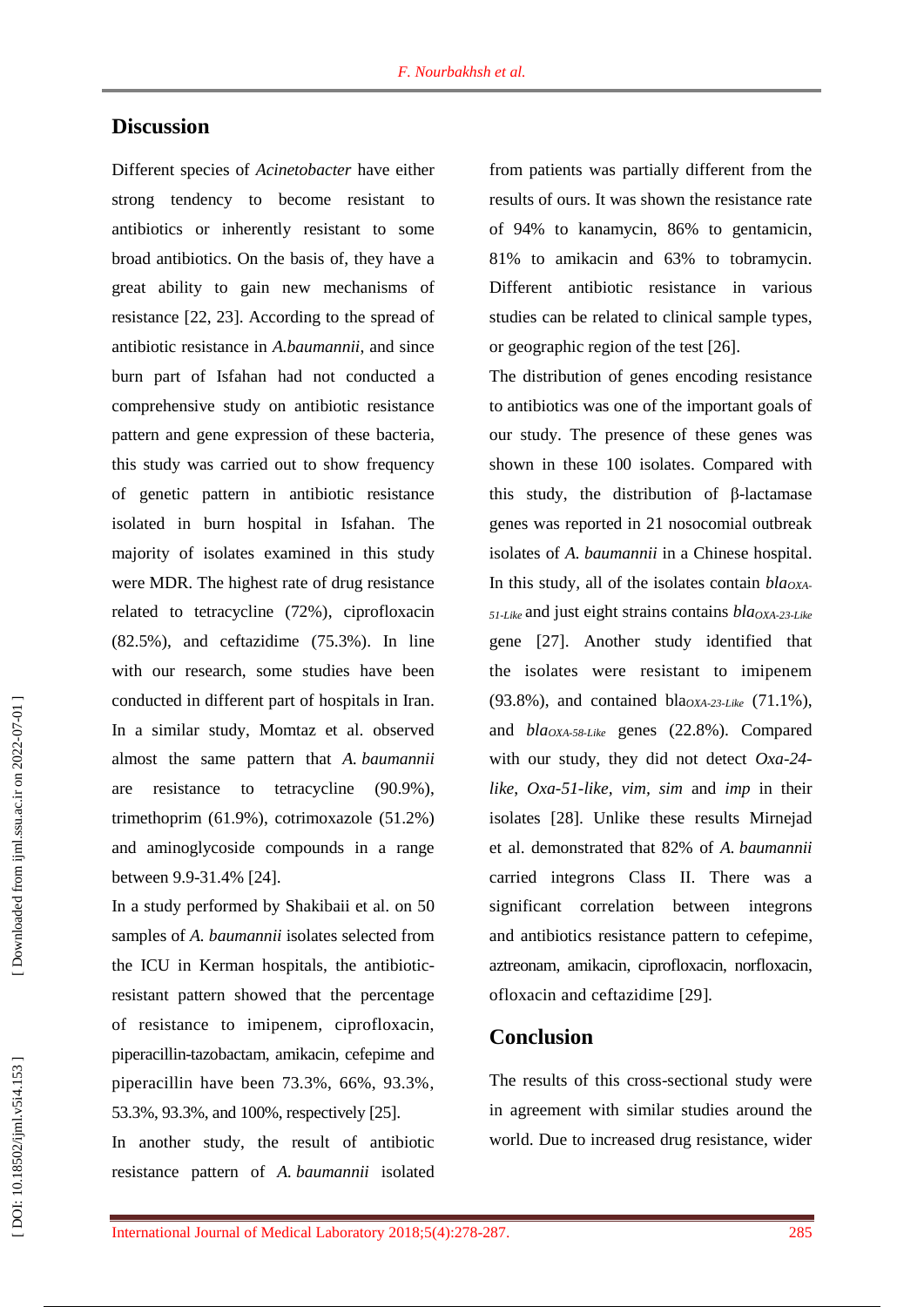re search and further studies are necessary to control hospital infections.

# **Conflict of Interest**

The authors declare no conflict of interest.

# **Reference**

- [1]. Lowings M, Ehlers MM, Dreyer AW, Kock MM. High prevalence of oxacillinases in clinical multidrug -resistant Acinetobacter baumannii isolates from the Tshwane region, South Africa an update. BMC Infect Dis. 2015;15:521.
- [ 2]. Mathlouthi N, Ben Lamine Y, Somai R, Bouhalila -Besbes S, Bakour S, Rolain JM, et al. Incidence of OXA -23 and OXA -58 carbapenemases coexpressed in clinical isolates of acinetobacter baumannii in Tunisia. [Microb](https://www.ncbi.nlm.nih.gov/pubmed/?term=Incidence+of+OXA-23+and+OXA-58+Carbapenemases+Coexpressed+in+Clinical+Isolates+of+Acinetobacter+baumannii+in+Tunisia)  [Drug Resist.](https://www.ncbi.nlm.nih.gov/pubmed/?term=Incidence+of+OXA-23+and+OXA-58+Carbapenemases+Coexpressed+in+Clinical+Isolates+of+Acinetobacter+baumannii+in+Tunisia) 2018;24(2):136 -41.
- [ 3]. Japoni S, Japoni A, Farshad S, Ali AA, Jamalidoust M. Association between existence of integrons and multi -drug resistance in Acinetobacter isolated from patients in southern Iran. Pol J Microbiol. 2011; 60(2): 163 - 6 8.
- [ 4]. Azhari F, Farajnia S, Rahnema M. Investigation of prevalence of esbl types veb -1 and per -2 genes and int -1 in acinetobacter bumanii strains isolated from patients of Imam Reza hospital i n Tabriz. Q J Biol Sci. 2010; 4(11): 1 -10.
- [ 5]. Kheltabadi RF, Moniri R, Shajari GR, Shirazi MHN, Musavi SGA, Ghasemi A, et al. Antimicrobial susceptibility patterns and the distribution of resistance genes among Acinetobacter species isolated from patients in shahid Beheshti hospital, Kashan. Feyz J Kashan Uni Med Sci. 2009; 12(4): 61-7.
- [ 6]. Peymani A, Higgins PG, Nahaei MR, Farajnia S, Seifert H. Characterisation and clonal dissemination of OXA -23 -producing Acinetobacter baumannii in Tabriz, northwest Iran. Int J Antimicrob Agents 2012; 39(6): 526 - 2 8.
- [ 7]. Biglari S, Hanafiah A, Mohd Puzi S, Ramli R, Rahman M, Lopes BS. Antimicrobial resistance mechanisms and genetic diversity of multidrug resistant acinetobacter baumannii isolated from a teaching hospital in Malaysia. Microb Drug Resist. 2017; 23(5): 545 -55.
- [ 8]. Dijkshoorn L, Nemec A, Seifert H. An increasing threat in hospitals: multidrug-resistant Acinetobacter baumannii. Nat Rev Microbiol. 2007; 5(12): 939 -51.
- [ 9]. Fournier PE, Vallenet D, Barbe V, Audic S, Ogata H, Poirel L, et al. Comparative genomics

# **Acknowledgment**

The authors thank Hospital staff for providing the reference strains.

of multidrug resistance acinetobacter baumannii. PLoS Genet. 2006; 2(1): e7 .

- [10]. Azizi O, Shakibaie MR, Modarresi F, Shahcheraghi F. Molecular detection of class-D OXA carbapenemase genes in biofilm and non biofilm forming clinical isolates of acinetobacter baumannii. Jundishapur J Microbiol. 2015;8(1): e21042.
- [11]. Karah N, Sundsfjord A, Towner K, Samuelsen O. Insights into the global molecular epidemiology of carbapenem non -susceptible clones of Acinetobacter baumannii. Drug Resist Updat . 2012; 15(4): 237 -47.
- [12]. Safari M, Saidijam M, Bahador A, Jafari R, Alikhani MY. High prevalence of multidrug resistance and metallo -beta -lactamase (MβL) producing Acinetobacter baumannii isolated from patients in ICU wards, Hamadan, Iran. J Res Health Sci. 2013; 13(2): 162 - 67.
- [13]. Manchanda V, Sanchaita S, Singh N. Multidrug resistant acinetobacter. J Glob Infect Dis. 2010; 2(3): 291-304.
- [14]. Stokes HW, Gillings MR. Gene flow, mobile genetic elements and the recruitment of antibiotic resistance genes into Gram -negative pathogens. FEMS Microbiol Rev. 2011; 35(5): 790 -819.
- [15]. Koeleman JG, Stoof J, Van Der Bij l MW, Vandenbroucke - Grauls CM, Savelkoul PH. Identification of epidemic strains of Acinetobacter baumannii by integrase gene PCR. J Clin Microbiol. 2001; 39(1): 8-13.
- [16]. Ploy MC, Denis F, Courvalin P, Lambert T. Molecular characterization of integrons in Acinetobacter baumannii: description of a hybrid class 2 integron. Antimicrob Agents Chemother. 2000; 44(10): 2684 -68 8 .
- [17]. Woodford N, Ellington MJ, Coelho JM, Turton JF, Ward ME, Brown S, et al. Multiplex PCR for genes encoding prevalent OXA carbapenemases in Acinetobacter spp. Int J Antimicrob Agents. 2006; 27(4): 351 - 5 3.
- [18]. Institute CaLS. Performance standards for antimicrobial disk susceptibility testing; 15<sup>th</sup> informational supplement, CLSI/NCCLS M100 - S25. Wayne, Pa : Clinical and Laboratory Standards Institute ; 2015.